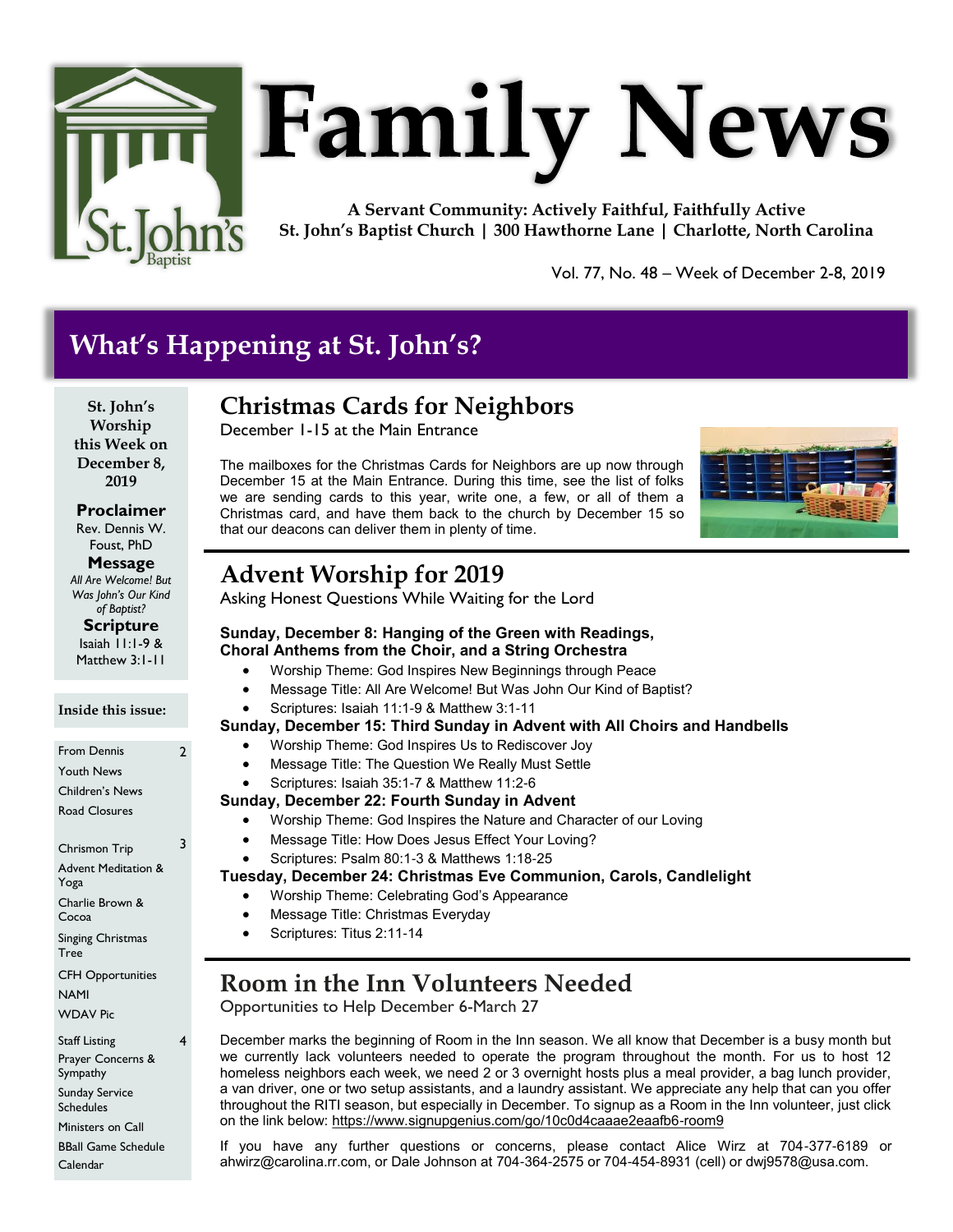# **Messages from St. John's Staff**

# **ADVENT: LIVING LIKE AN EXPECTANT MOTHER**

Advent means 'coming.' During this season of The Christian Year, we wait with anticipation to celebrate the birth of Jesus.

When families wait for the birth of a new life, almost every person in the family focuses on the many external preparations. A nursery must be readied, clothing and necessities must be purchased, and essential furniture must be evaluated – along with the helpful 21st century devices that make life easier with an infant.

However, one family member, while not ignoring all the external preparations, is focused on much more. As the expectant mother is making decisions about the externals and the future, she is also paying attention to the new life which is moving and developing within her.

In like manner, all our preparations to celebrate the birth of the Christ child have limited effect if we fail to live Advent like an expectant mother. We have welcomed God's life to live within us. God's character is developing within us.

Because God's life is within us, we are carrying God's gifts of HOPE, PEACE, JOY and LOVE.

The four themes of this Advent season do not spur us into action to find hope, procure peace, discover joy or decorate the world with love. The four themes of Advent inspire us to remember that God has already bestowed upon us hope-full living, peace that passes understanding, joyful witness and love flowing from within us into the life of the world.

During this Advent season, pay attention to God's hope, peace, joy and love kicking within you. Sing the carols. Enjoy the sounds, sights and smells of this beautiful season – this coming celebration. HOWEVER, please pay attention to the life

from Lee Gray, Minister for Youth & Young Adults

#### **Upcoming Events for Youth**

**December 8 at 5 pm** 

High School Christmas Bingo Party at Charlotte Rescue Mission **Friday, December 13 at 5:00 pm** 

Middle School Christmas Mission Party for Room In The Inn **December 15 at 11:30 am**

All youth deliver poinsettias after morning worship. Youth will sing in the 10:30 worship service that morning.

**January 24-26** Youth Ski Trip to Winterplace, WV **February 2** Youth Sunday **February 28-March 1**

Middle School Discipleship Retreat to Blowing Rock

of God within you. It is God's life of hope, peace, joy and love which you will deliver into this needy world.

#### **See you Sunday for Hanging of the Green!**

**Shalom, Dennis**

# **Brotherhood of the Biscuit**

Friday, December 13 @ 6:30AM

Brotherhood of the Biscuit meets again on Friday, November 15 @ 6:30am in the Lounge. All are welcome to come, have a biscuit, and join the fellowship.



# **Road Closure Notice**

The intersection of Hawthorne Lane and Fifth Street will close on Thursday, December 12, and remain closed until February 3. Please use other routes to access the church during this closure. The church parking lot should be accessible from Hawthorne Lane, Fifth Street and Lamar Avenue. We have worked with the city, and they will not work on Sunday, December 15, during our worship service and on Christmas Eve. During the month of January, there may be minimal noise during Sunday morning hours. Thanks for your patience during this process!

## **News for Children and Their Families News for Youth and Their Families from Allison Benfield, Minister for Spiritual Growth**

#### **Sunday, December 8**

**Nursery/2s:** This class will be cared for in their room during the Formation and Worship Hours.

**PreK/K:** This class will be cared for in their room during the Formation Hour and Worship Hour. They'll be learning about when Jesus was born. They'll also enjoy time for art and play. Music will be at 9:40.

**Grades 1-5:** These classes will meet together in the Godly Play room where they will learn about a dream Joseph had. Grace Notes is from 10-10:20. 1st-5th Grades will worship with their families. Worship bags will be available.

#### **Grace Notes**

Grace Notes is leading worship through song on **December 15**. That means we only have 4 more weeks to rehearse! Please make every effort to be here so your child feels prepared and comfortable on December 15.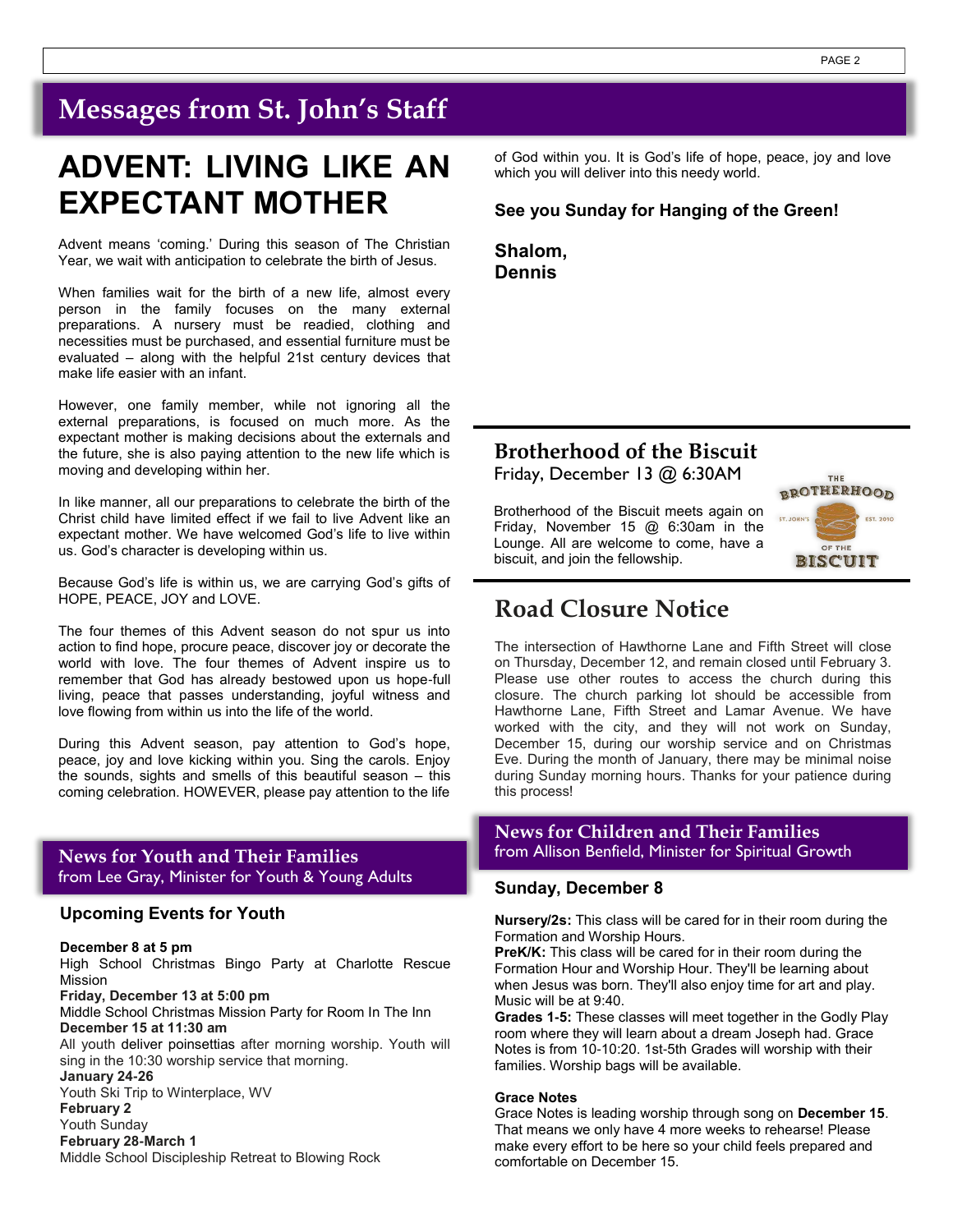# **Grow with St. John's**

# **Chrismon Trip**  Women of the Church Outing

Join Women of the Church Friday, December 13 for a day trip to Salisbury to see the Chrismon trees at St. John's Lutheran Church and to visit Rufty's Chrismon Shop. We'll meet at the church and leave at 9:30am to visit the church, have lunch, and then go to the shop, returning by 3:30pm. Please call Mallory in the church office to let us know if you plan to attend.

# **Advent Meditation and Yoga**

December 15 at 5:00PM in McLeod Brown Room 114

You are invited to come to a special Advent meditation and yoga evening led by Sara Vavra. This very meaningful time is open to all adults and young people. For one hour, we will practice the art of being still, pausing for contemplative and intentional movement. This does not require difficult movements and can be done while seated in a chair. If you would like to join us please contact Mallory in the office so we can be sure to have room for all who would like to participate. You may wish to bring a yoga mat or a towel. There are mats available.

**New books for the Faith Journey Book Study on Mondays are available in Mallory's office for pick up! The cost is \$27 for both books:**  *Lectio Divina* **and** *Clearing Season.*

## **A Charlie Brown Christmas, Cookies, & Cocoa** December 22 during Sunday School



All generations are invited to come to Broach Hall during the Sunday school hour (9:15-10:15am) on Sunday, December 22 to enjoy *A Charlie Brown Christmas* with cookies and cocoa alongside! This is for adults, youth, and children! Contact Allison if you have questions about this.

# **Magic of Christmas & The Singing Christmas Tree**

Carolina Voices Holiday Concert

Carolina Voices will host their holiday concert December 13-15 and 20-22 at the Knight Theater. **Our very own Jacquelyn McAbee is a part of this choir!** The wonder of the holiday season comes to life as two of Charlotte's favorite holiday traditions join forces: Charlotte Symphony's Magic of Christmas and Carolina Voices' The Singing Christmas Tree! **If you are** 



**interested in going to this on Sunday, December 22 with a group from St. John's, please contact Jacquelyn McAbee in the office OR Jane Winn.** 

# **2020 Financial Ministry Plan**

### **Commitments Received: 155 Amount Received: \$827,837**

If you have not turned in your pledge card to **Jacquelyn** in the financial office, please do so as soon as possible.

# **Reach Out with St. John's**

# **Be a Volunteer RA!**

Charlotte Family Housing Needs Your Help!

The Resident Advisers for the two shelters hold a team meeting twice a month. During these meetings Charlotte Family Housing needs volunteers to **fill in for the RAs at our Hawthorne Place Shelter.** The RA Volunteer's primary responsibility is to **buzz residents in and out of the shelter** during their shift. **Here is the link to sign up: [https://www.signupgenius.com/go/70a0448a8af29a](https://www.signupgenius.com/go/70a0448a8af29a3ff2-hawthorne) [3ff2-hawthorne.](https://www.signupgenius.com/go/70a0448a8af29a3ff2-hawthorne)** You will get an email to fill out a background check form when you sign up.

# **"We Will Be a Servant Church"**

MT25 Booklets and Service Cards

If you did not receive one of the MT25 booklets, copies are available at the two church entrances and in Mallory's office. With the booklet are "Offering of Service" cards. Whether you want to continue, renew, or begin a commitment for an aspect of service ministry OR want to know more about other ministries, we encourage you to complete one of the cards and either drop it in the offering plate or leave it in Mallory's office in the box in the corner. Someone from the Mission Resource Team will contact you to provide the information you need.

# **NAMI Support Groups** Tuesday, December 10 @ 6:30pm

The NAMI support group for family members/caregivers of those with mental illness meets monthly at St. John's on the 2nd Tuesday of each month from 6:30 - 8:00pm. The next meeting is on Tuesday, December 9 in Rooms 114 & 116.

**This year's WDAV Lessons & Carols was a great evening of music and fellowship!**